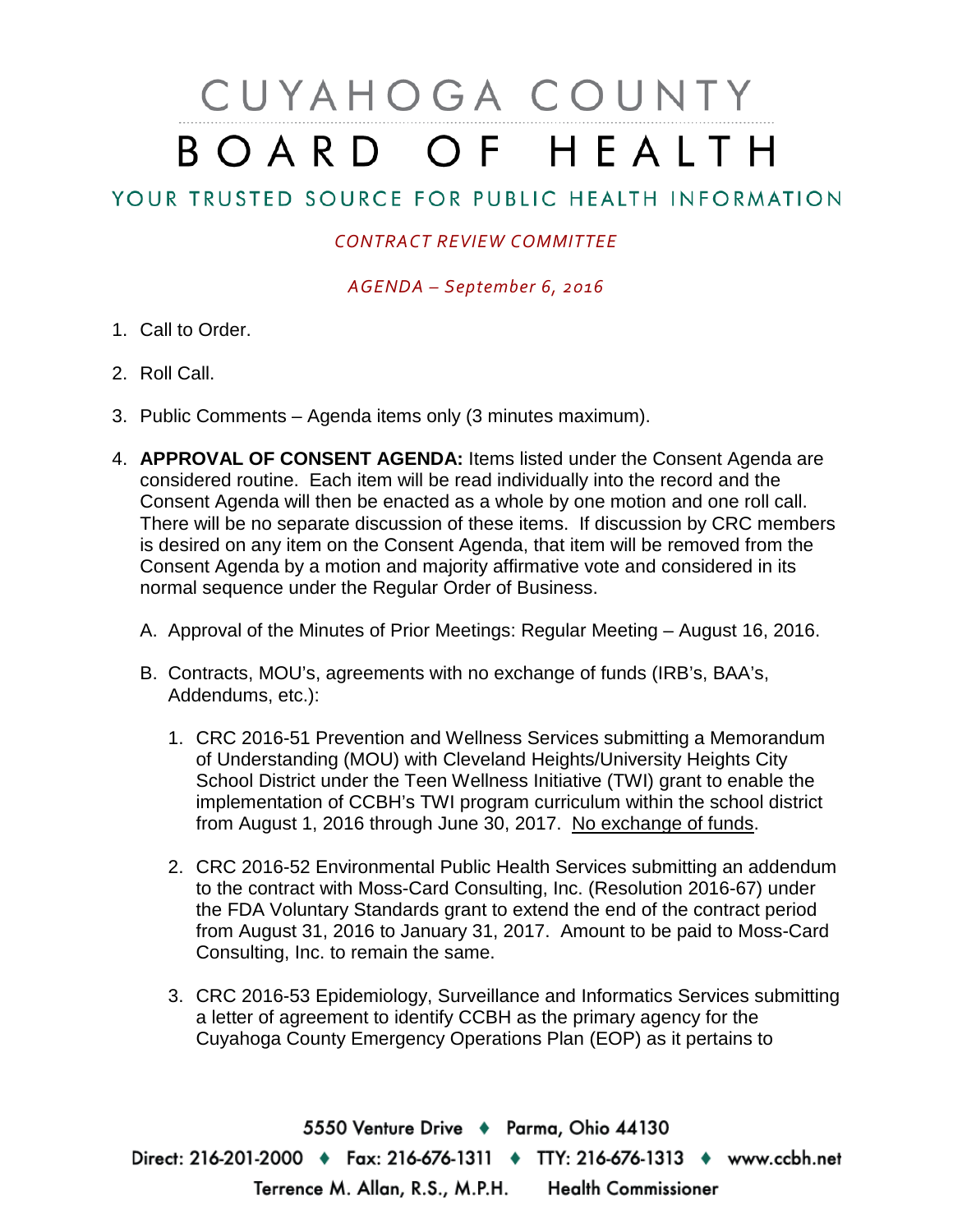Emergency Support Functions (ESFs) 8 and 11 and a support agency pertaining to ESFs 6,10,14 and 15. No exchange of funds.

- 4. CRC 2016-54 Administration Services submitting a Memorandum of Understand (MOU) with the Village of Oakwood granting authority to access the Silver Oak Landfill for purposes of emergency maintenance from September 1, 2016 through December 30, 2016. No exchange of funds.
- 5. CRC 2016-55 Administration Services submitting a Business Associate Agreement (BAA) with The James B. Oswald Company to allow the exchange of protected health information related to employee benefits effective September 6, 2016. No exchange of funds.

## 5. **CONTRACTS AND AWARDS:**

A. Tabled Items

None

- B. New Items For Review
	- 1. Bid/Quote Openings ≥ \$25,000.00
		- a. CRC 2016-56 Maternal and Child Health Program Community Engagement RFP # 2016-02
	- 2. Bid/Quote Openings < \$25,000.00
		- a. CRC 2016-57 1210 W. Clifton Ave. Lakewood, Ohio 44107
		- b. CRC 2016-58 5504 Bradley Ave. Parma, Ohio 44129
		- c. CRC 2016-59 3449 Westbury (Up & Down) Shaker Hts., Ohio 44120
	- 3. Expenditures: Contracts < \$25,000.00

5550 Venture Drive + Parma, Ohio 44130 Direct: 216-201-2000 ♦ Fax: 216-676-1311 ♦ TTY: 216-676-1313 ♦ www.ccbh.net Terrence M. Allan, R.S., M.P.H. Health Commissioner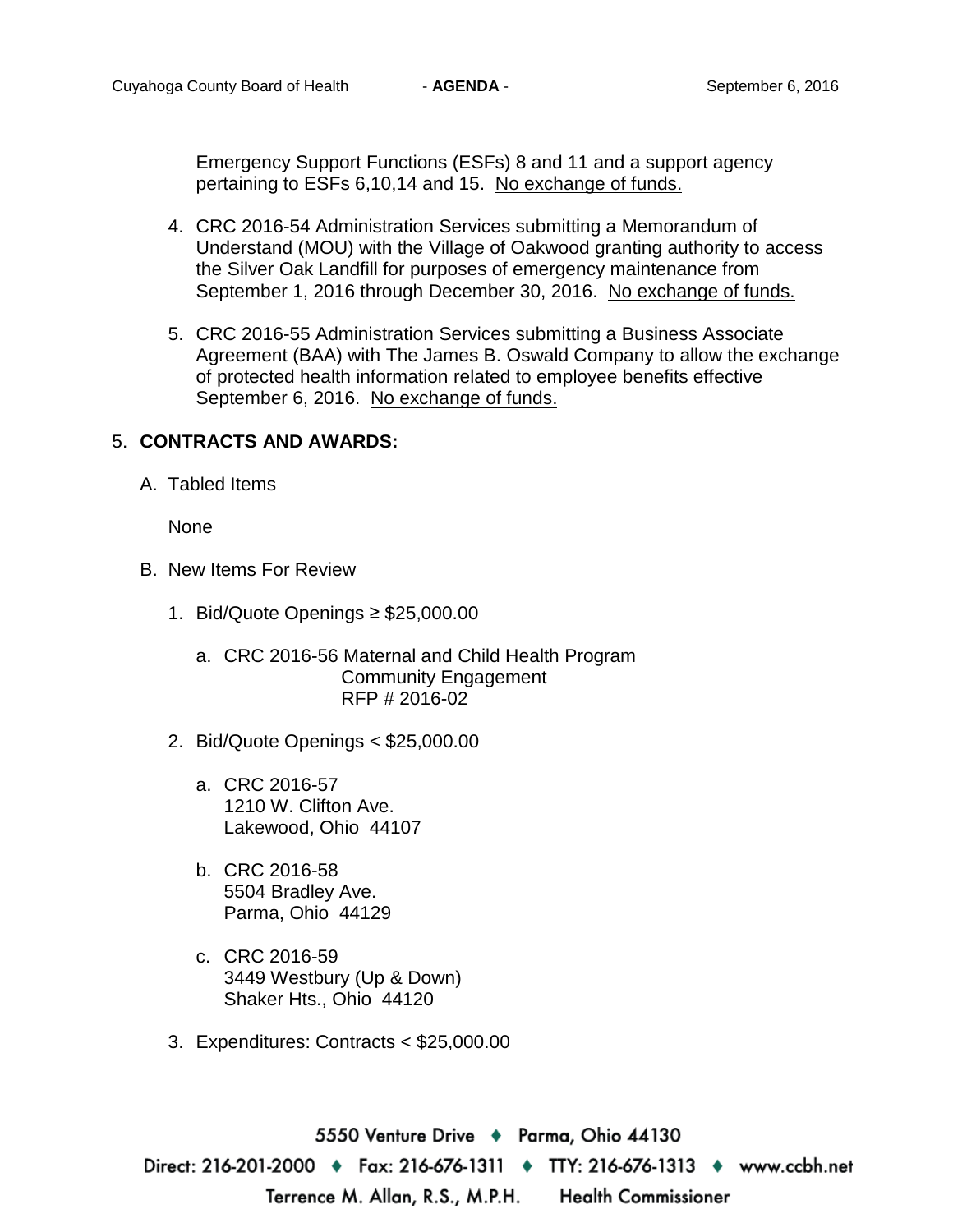- a. CRC 2016-60 Prevention and Wellness Services submitting the following contracts under the 2016/2017 Prevent Premature Fatherhood (PPF) grant:
	- i. Jerrold Nash  $7/1/16 6/30/17$  \$3,000.00

Purpose: To facilitate up to 12 youth groups and/or community forums on the topic of Media and Masculinity.

Funding Source: 100% reimbursable through the FY2017 PPF grant.

ii. Melvin White  $7/1/16 - 6/30/17$  \$2,500.00

Purpose: To facilitate up to 10 youth groups and community forums on the topic of Legacy Building.

Funding Source: 100% reimbursable through the FY2017 PPF grant.

b. CRC 2016-61 Administration Services submitting a contract with State Auto Insurance Companies for commercial property insurance, computer/software insurance, public employee dishonesty insurance and terrorism coverage from August 28, 2016 through August 28, 2017. Amount to be paid to United Agencies Insurance Group (Broker) for this coverage is not to exceed \$6,180.00.

Purpose: Renewal of insurance coverage for CCBH; this renewal is an increase of \$135.00 from last year.

Funding Source: 100% funded through CCBH General Revenue.

c. CRC 2016-62 Administration Services submitting a contract with LexisNexis for access to legal research databases from October 3, 2016 through November 30, 2019. Amount to be paid to LexisNexis is not to exceed \$14,040.00.

Purpose: To provide research databases for use during legal research under a three year subscription with LexisNexis at a rate of \$390.00/month for 36 months.

Funding Source: 100% funded through CCBH General Revenue.

d. CRC 2016-63 Administration Services submitting a contract with Davey Resource Group for annual invasive vegetation maintenance from

5550 Venture Drive + Parma, Ohio 44130 Direct: 216-201-2000 ♦ Fax: 216-676-1311 ♦ TTY: 216-676-1313 ♦ www.ccbh.net Terrence M. Allan, R.S., M.P.H. Health Commissioner